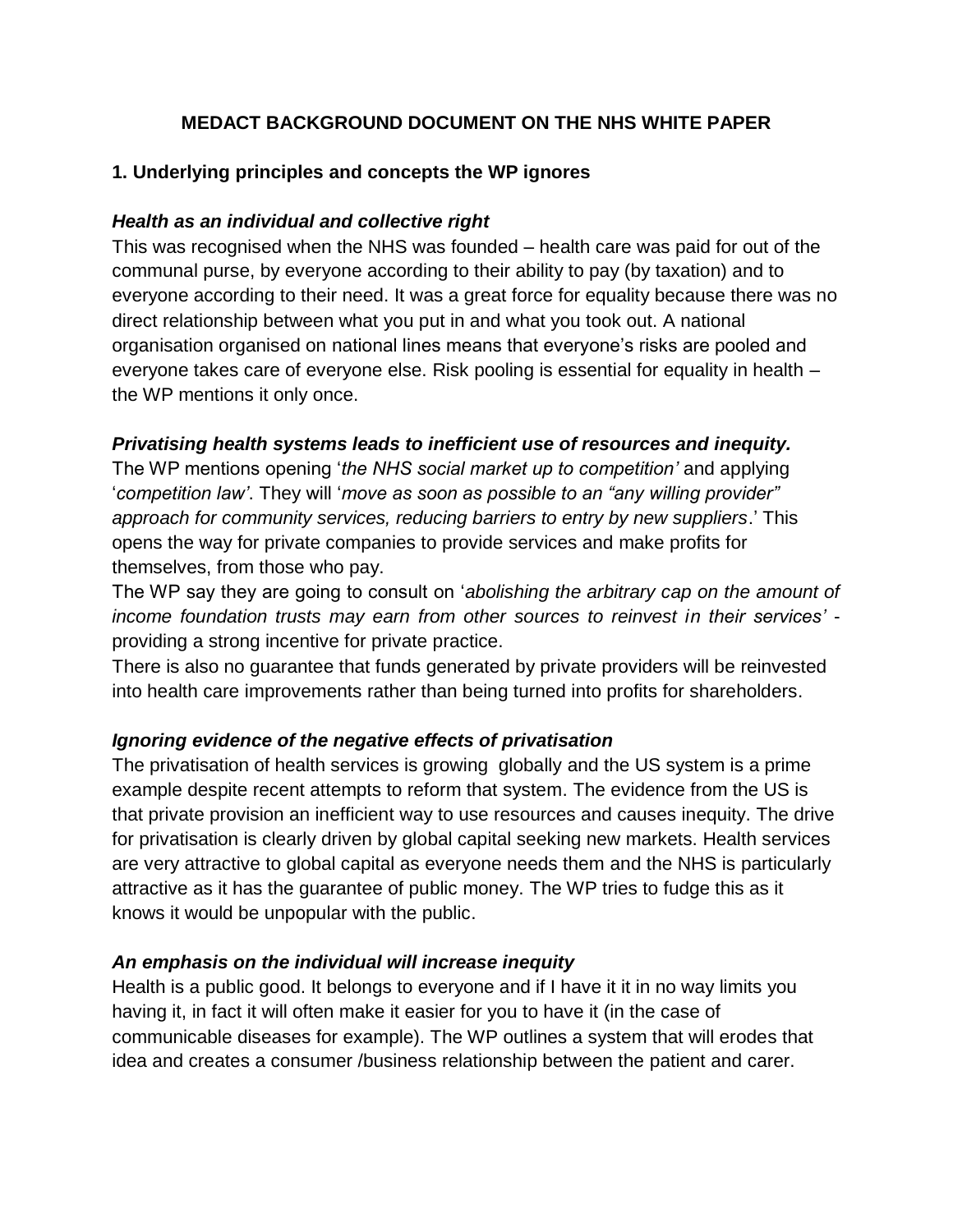Those who are poor, old and vulnerable won't be able to afford the best services and those who can will buy them.

Many decisions re the use of public resources have to be made for the public good and according to public health principles. The WP emphasises the decision making power of the individual patient, but it will be difficult for them to have the overview and professional knowledge to make decisions on the system as a whole. It may also result in the most articulate and loudest voices being heard and these are unlikely to be the ones with the greatest need.

The WP emphasises 'personalised care' some aspects of which are fine, but in the context of competition (GPs competing for patients, providers for contracts, patients for the 'best' GPs) this will mean that the better off and more influential individuals will be able to prioritise their needs within a limited budget, increasing inequality.

## *The misuse of 'choice'*

The WP talks about '*the right choice of hospital or clinical department*' - the question is who gets the wrong choice and what 'choice' do they have? The use of choice implies that everyone (with or without a car, funds to travel, time to read up about all the possibilities) will have an equal choice and never addresses the issue of who gets the 'wrong' choice and whether everyone has the same opportunities in making that choice. The emphasis on choice is also about a transfer of responsibility as the WP says '*patients should accept responsibility for the choices they make'*.

## *Ignoring the importance of a clinical relationship*

The WP clearly states that '*It [commissioning] will bring together responsibility for clinical decision and for the financial consequences of these decisions*.' This puts the potential conflicts of interests, and unhealthy changes to the patient / doctor relationship, in a nutshell. A doctor can of course fight for more resources for his patients, but that is very different from making day to day and patient by patient financial decisions – a process similar to selling his or her services.

# *The problems of payment by results*

The WP says '*Payment should reflect outcomes, not just activity, and provide an incentive for better quality'*. What happens to those patients whose consortia – for whatever reason - receive less resources because they do not have good outcomes, is unclear. There will be implications for their patients if they are left with fewer resources to deal with a more difficult situation.

'*We will create an environment where staff and organisations enjoy greater freedom and clearer incentives to flourish, but also know the consequences of failing the patient they*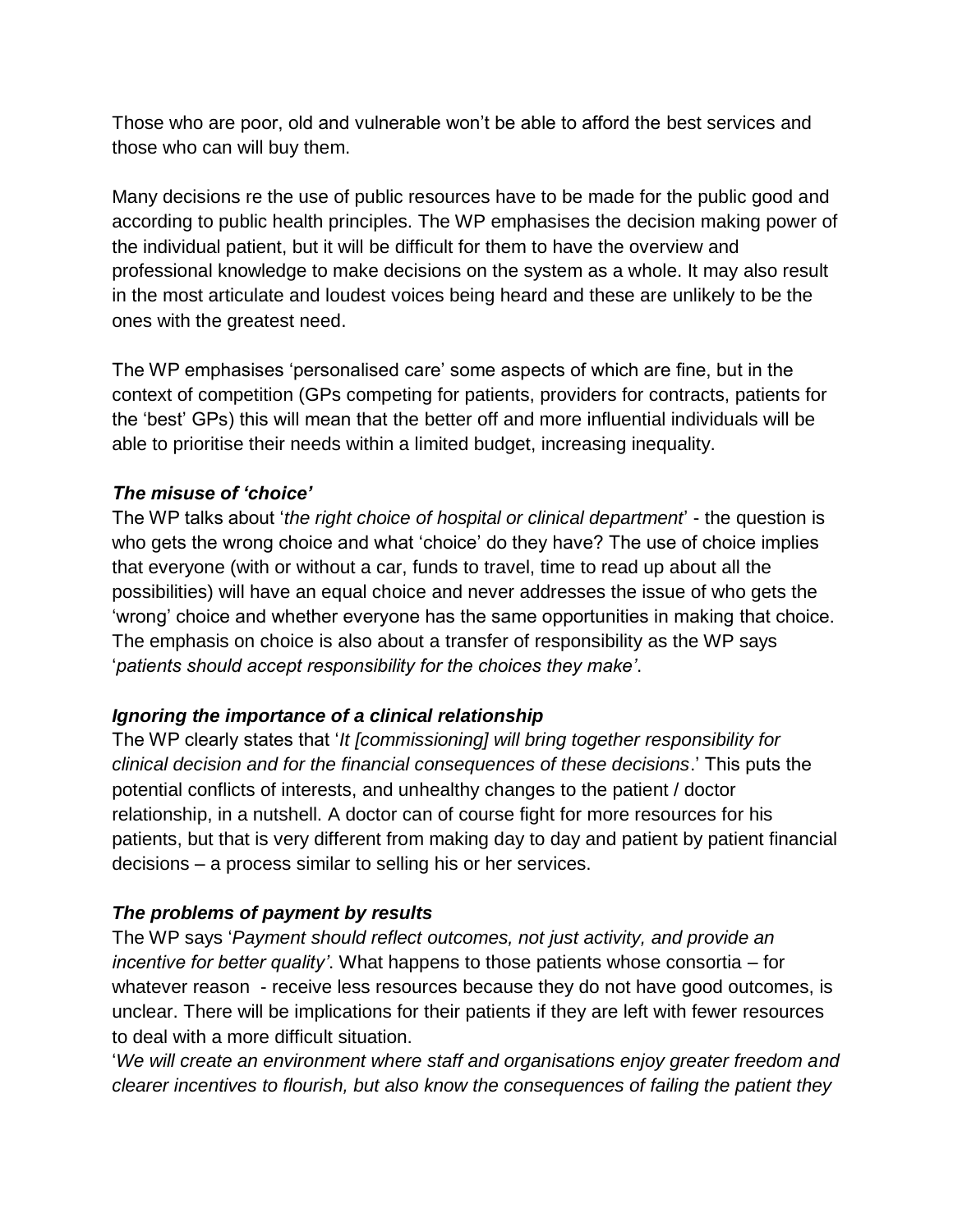*serve and the taxpayers who fund them'*. The consequences (withdrawal of funds) will be as much for the patients as for the staff. The patients will be punished for the perceived shortcomings of the professional, and these shortcomings may be in financial management rather than professional care.

## **2. Practical problems with policy problems/future scenarios**

The GP consortia will create smaller commissioning areas than at present potentially increasing inequity in service provision as commissioners have a narrower field of view. Variation between different practice areas has the potential to increase inequity in the services patients receive.

GP boundaries are being removed, and so in principal patients will be able to register at any practice. Whilst this promotes choice for mobile and empowered patients with the necessary time and resources, over two-thirds of people want quality local services and do not want to travel (Kings Fund. 2010. Patient choice: How patients choose and how providers respond).

Home visits to housebound patients will be made difficult, if not impossible, as scattered patient populations and travel times will make home visits from your own GP practice impractical for some patients. Even if out of hours arrangements make sure scattered patients receive home calls, the possibility of continuity of carer - particularly for the elderly and housebound – is likely to be severely disrupted.

The proposed GP commissioning bodies (consortia) will receive 80% of tax payers' money allocated for the NHS via an NHS Commissioning Board. These consortia will assess the needs of their local populations and pay for services to meet these needs, be they community or hospital based. PCTs will be abolished. GPs will have to find the skills and the time to do this work on top of their clinical commitments, and this is not an appropriate and cost-effective use of a trained clinician's time. It is likely that GPs will be forced to contract outside bodies to do financial, management and research tasks from companies who will have the opportunity to make considerable profits from GP budgets. GP budget funds will thus provide profits for private companies rather than being reinvested into health care.

However GPs won't have a choice about it and it has been clearly specified that failing GP consortia, particularly those that fail financially, will not be bailed out (WP '*We are very clear that there will be no bail-outs for organisations which overspend public budgets*.') It has not been specified what will happen to their patients in this situation, and financial rather than clinical skills appear to be prioritised.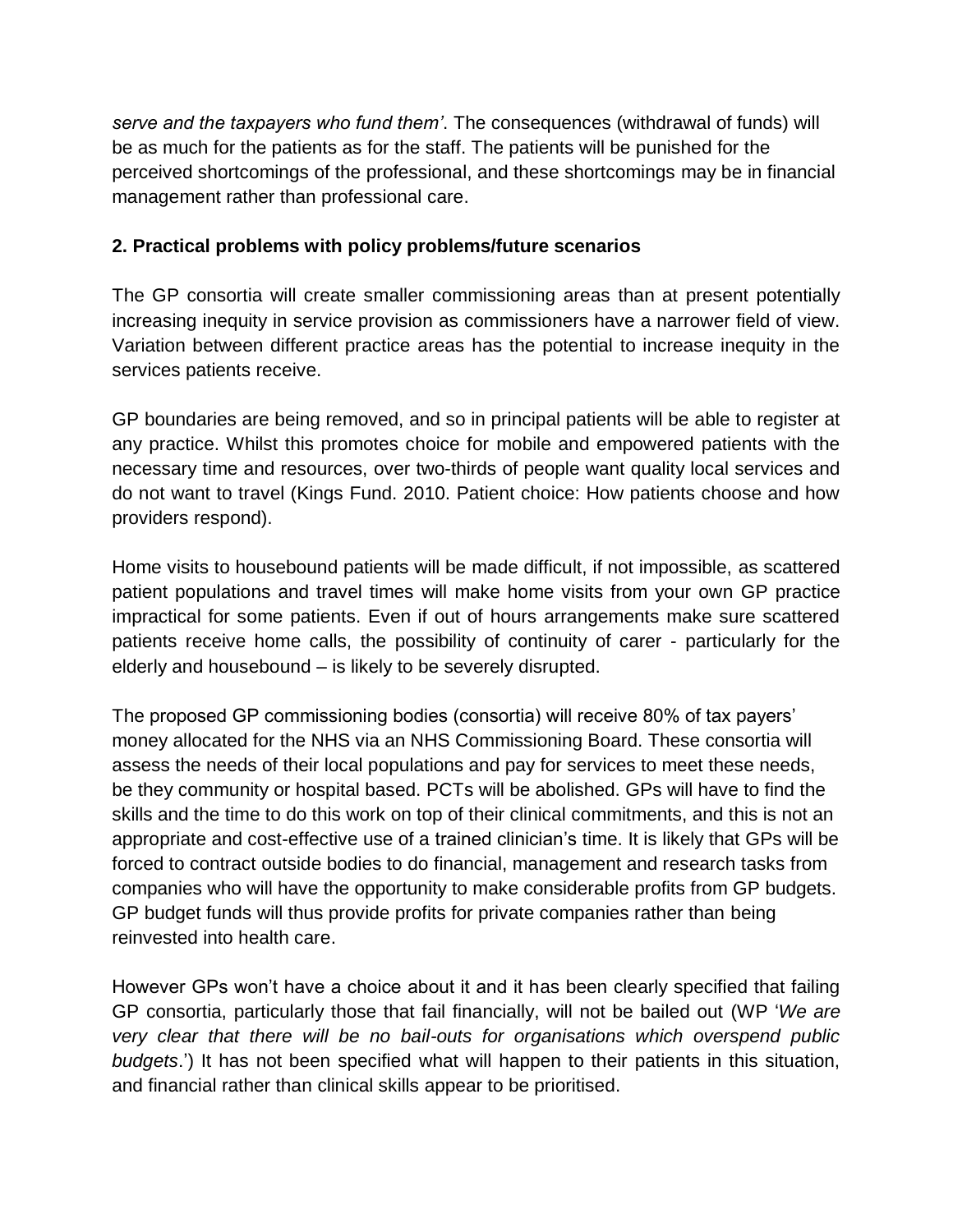Secondary care doctors also need to have a say in the allocation of resources and planning but it is unclear how they will be able to.

In urban areas it may be possible for practices with similar demographics to combine into consortia, but this is likely to be difficult for rural practices. They are likely to have to combine with consortia with different needs and may find they have reduced bargaining power for services appropriate for their patients and less ability to advocate for their patients needs.

Political agendas may affect GPs' independence. Locally elected NHS Boards will be introduced, and GPs may be lobbied and influenced by elected members.

Hospitals will have to deal with a larger number of commissioning consortia, and different care plans commissioned for the same condition. They will have to tailor services depending on which consortia the patient belongs to with clear implications for cost-effective use of resources.

As with all reorganisations, the proposed changes will be expensive, and are expected to cost between £2-3bn (BMJ 2010;341:c3843). Civitas (July 2010) suggest that the reforms will lead to a one-year dip in performance in absolute terms, and a three-year set back in potential achievement when compared to the status quo.

## **3. Tactics the WP is using**

The British public would never agree to the dismantling of the NHS, and the language of the WP is careful to avoid this impression. However fundamental changes to the way the NHS is organised are breaking it up, and these reforms will mean it is gradually abolished.

(This gradual transformation started some time ago: the Private Finance Initiative allowed business to fund buildings and some NHS services up front; they would then be paid back for many years at high rates of interest from the NHS budget; the introduction of Independent Treatment Centres meant the NHS was forced to contract out routine, easier surgery to private for-profit companies).

The WP claims the reforms are evidence-based but there is no clear evidence base provided, despite it being requested. There is also considerable evidence to show that privatisation is harmful for equity and efficient use of resources. Given the lack of supportive evidence this does make the reforms seem based on the "*arbitrary political meddling*" that the WP says it will avoid.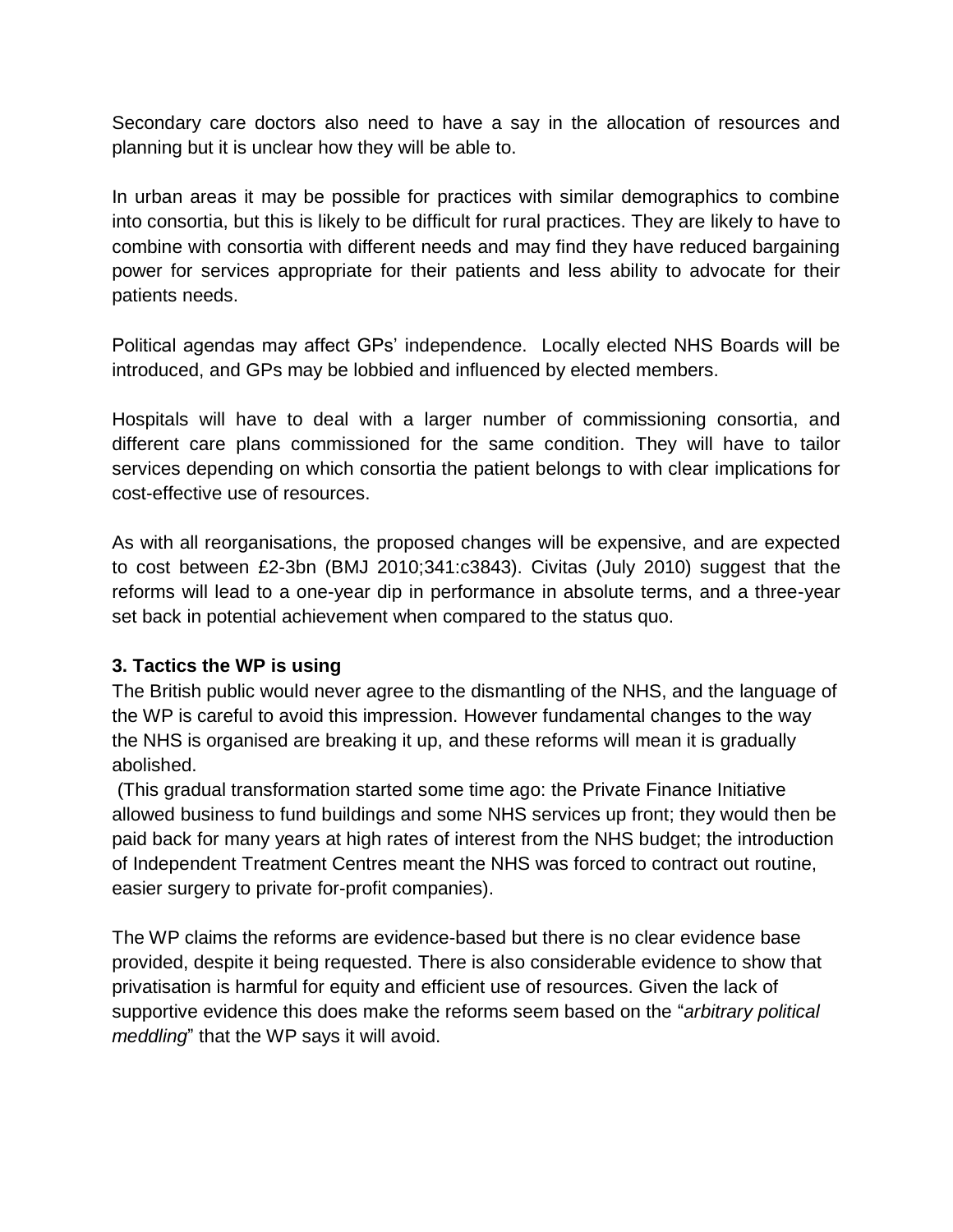The WP emphasises outcome indicators (improving cancer, stroke survival rates) at the expense of '*bureaucratic process targets'*. While some process targets may need reconsideration, suggesting they can just be replaced by outcome indicators shows a lack of practical knowledge. Most outcome indicators need long timeframes to show trends, and are subject to multiple influences that need to be taken into account.

# **4. Possible opportunities**

No explicit role for the involvement of public (that is employers, public and patients and also those in the supply chain) has been defined and this could be a potential opportunity which could facilitate opposition and damage limitation.

It needs to be pointed out that some positive things mentioned in the WP do not need, and could potentially be damaged by the reforms. For example the WP mentions working with the Carbon Trust and similar bodies on carbon reduction programmes. There are already positive examples that demonstrate how energy can be saved in the present system that need to be replicated / scaled up; these are not dependent on the reforms they are proposing which could potentially disrupt progress to date.

# **5. Specific details and contradictions within the WP**

Healthcare records: '*We will make it simple for a patient to download their record and pass it, in a standard format, to any organisation of their choice'* anticipates that patients will be handing out their health information to third parties such as insurers. The record of private health insurance is that will try to sign up clients who have lower health risks and this can be highly damaging for those with long term and chronic conditions and for equity.

Information: *'In addition to NHS Choices, a range of third parties will be encouraged to provide information to support patient choice'*. It is unclear who these third parties would be and how it would be ensured that the information they gave out would enhance health and equity.

Choice: the 'evidence' that patients want choice in healthcare is based on the 2009 British Social Attitudes Survey which 'shows that over 95% of people think that there should be at least some choice over which hospital a patient attends and what kind of treatment they receive.'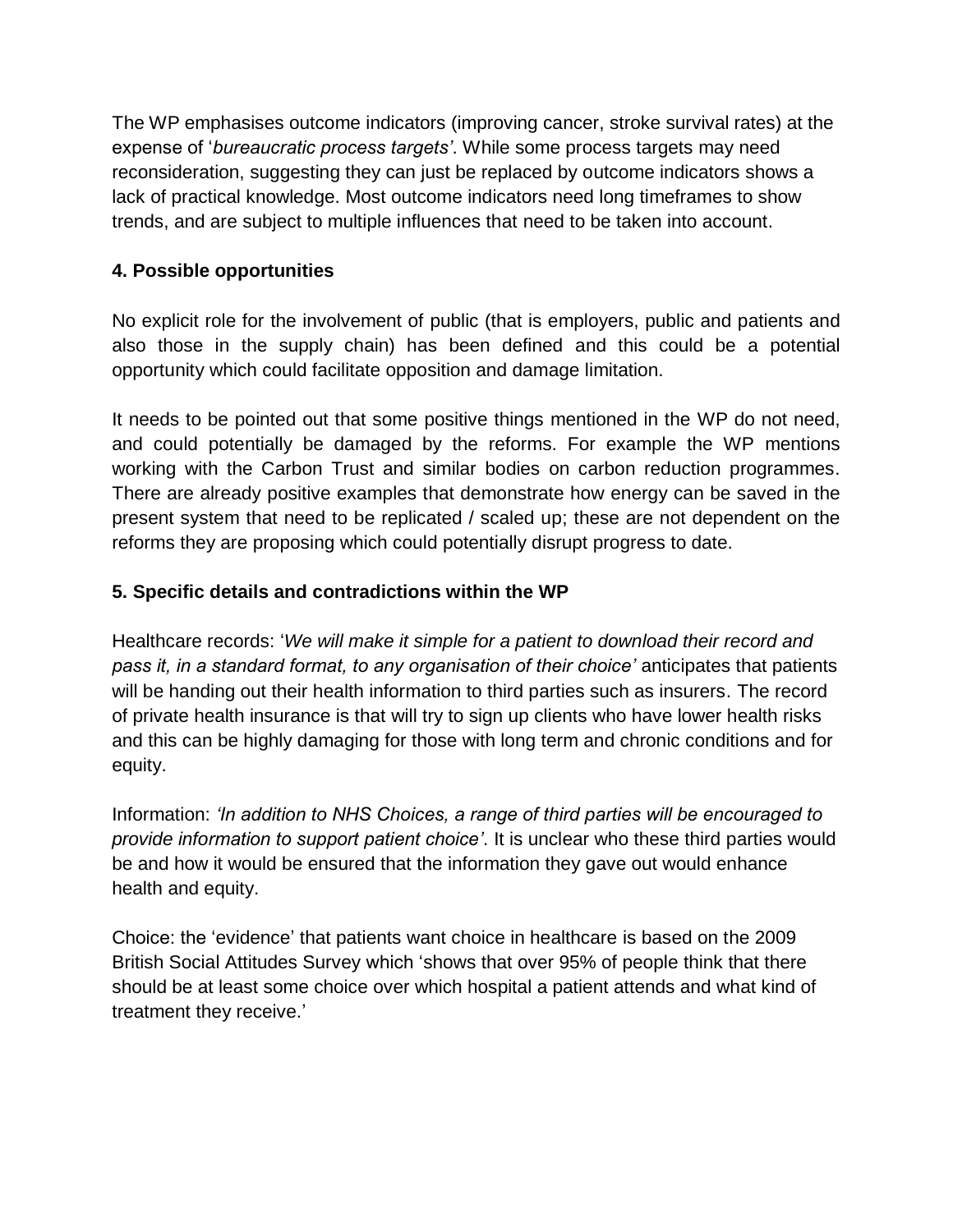The WP expect 'local pressure' to bring about improvement in 'unacceptable services'; at other times it says people should vote with their feet and seek out the services they want; in this case they won't be around to apply local pressure.

Drugs: the WP says: '*We will pay drug companies according to the value of new medicines, to promote innovation, ensure better access for patients to effective drugs and improve value for money. As an interim measure, we are creating a new Cancer Drug Fund, which will operate from April 2011; this fund will support patients to get the drugs their doctors recommend*.'

Cancer is an emotive subject and funds for it are likely to be popular; it already has £185 per sufferer per year spent on it whereas diabetes is £3. Diabetes is mentioned once in the whitepaper, in a sentence saying that UK has '*high rates of acute diabetes*'

| <b>Table 1: Funding</b><br>for research, and<br>numbers affected,<br>for various<br>conditions in the<br><b>United Kingdom</b><br><b>Disease</b> | Number of<br>affected<br><b>individuals</b> | <b>Research funding</b><br>(2008/09) | Approximate<br>spend per person<br>affected |
|--------------------------------------------------------------------------------------------------------------------------------------------------|---------------------------------------------|--------------------------------------|---------------------------------------------|
| Cancer                                                                                                                                           | 2,000,000                                   | £370,087,680                         | £185                                        |
| Heart disease                                                                                                                                    | 2,600,000                                   | £75,200,599                          | £29                                         |
| Alzheimer's<br>dementia                                                                                                                          | 420,000                                     | £5,221,278                           | £12                                         |
| <b>Diabetes</b>                                                                                                                                  | 2,600,000                                   | £7,073,613                           | £3                                          |
| Rare diseases                                                                                                                                    | 3,500,000                                   | £3,595,880                           | £1                                          |

from CMO report 2009

The WP mentions '*Freedom to use professional judgement'*: how does this sit with control of finance and the potential conflicts of interests this presents in the context of a finite budget?

No cost appears to be attributed to *'research, analysis and evaluation'* - which can be extremely costly. For example the present trial to decide whether or not to introduce routine screening for ovarian cancer involves 200,000 women who were recruited over 3 years and continues until 2014.